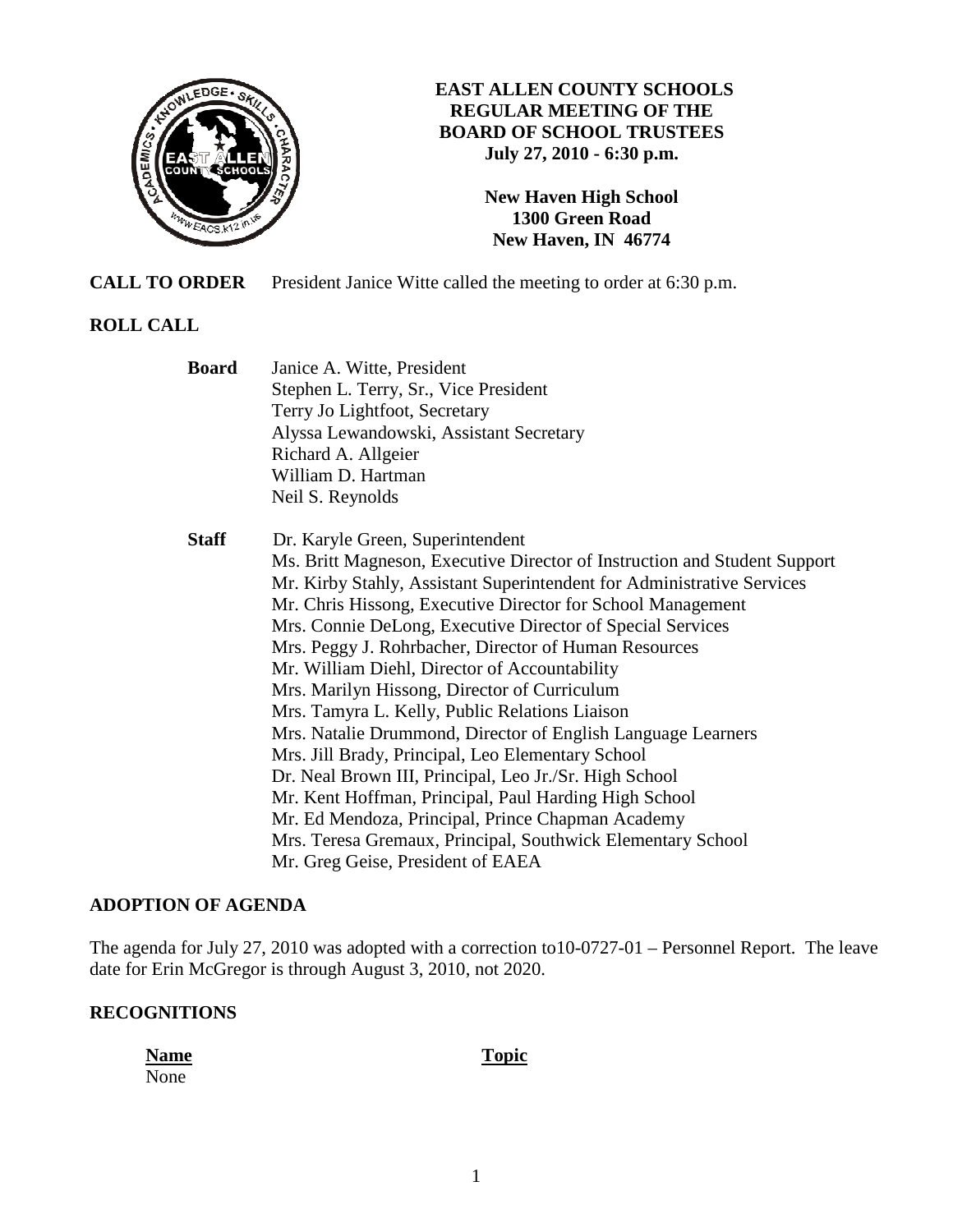#### **HEARING OF VISITORS: AGENDA ITEMS**

Speaker<br>
Ron Walter, Steve Gordon<br>
Subject(s)<br>
Options for Redesign Ron Walter, Steve Gordon

**APPROVAL OF MINUTES:** July 13, 2010 Work Session July 13, 2010 Excerpts From Minutes of a Meeting (Referendum)

### **SUPERINTENDENT COMMUNICATIONS**

Speaker(s)<br>Dr. Karyle Green<br>School In

School Improvement Efforts for PHHS, PCA and VIEL

## **ACTION AGENDA**

### **CONSENT MOTION:**

| 10-0727-01 | <b>Approval of Human Resources Report with Correction</b>                                                                                                           |  |  |
|------------|---------------------------------------------------------------------------------------------------------------------------------------------------------------------|--|--|
| 10-0727-02 | <b>Approval of Financial Reports</b>                                                                                                                                |  |  |
| 10-0727-03 | <b>Approval of Meetings and Conferences Reports</b>                                                                                                                 |  |  |
| 10-0727-04 | Approve Application and Receipt of Funds for PL 108-446, Part B, IDEA Pass-<br><b>Through Grant</b>                                                                 |  |  |
| 10-0727-05 | Approve Application and Receipt of Funds for -Section 619 of Part B, IDEA Grant                                                                                     |  |  |
| 10-0727-06 | Approve Application and Receipt of Funds for School Improvement Grant for<br><b>Comprehensive Schools</b>                                                           |  |  |
| 10-0727-07 | Approve Application and Receipt of Funds for Title III - Limited English<br><b>Proficient and Significant Influx of Immigrant Students</b>                          |  |  |
| 10-0727-08 | <b>Approval Contract with Ombudsman Alternative Education Services for the</b><br>2010-11 School Year                                                               |  |  |
| 10-0727-09 | Approval Contract with Crossing National, Inc. for 2010-11 School Year<br>Motion: That the Board of School Trustees approve items one through nine<br>as presented. |  |  |
|            |                                                                                                                                                                     |  |  |

### **NEW BUSINESS**

- 1. Contract with YMCA of Greater Fort Wayne for School-Age Childcare
- 2. Approve Application and Receipt of Funds for the East Allen Summer Center Funding
- 3. Amendment to East Allen County Schools' Section 125 Flexible Benefit Plan